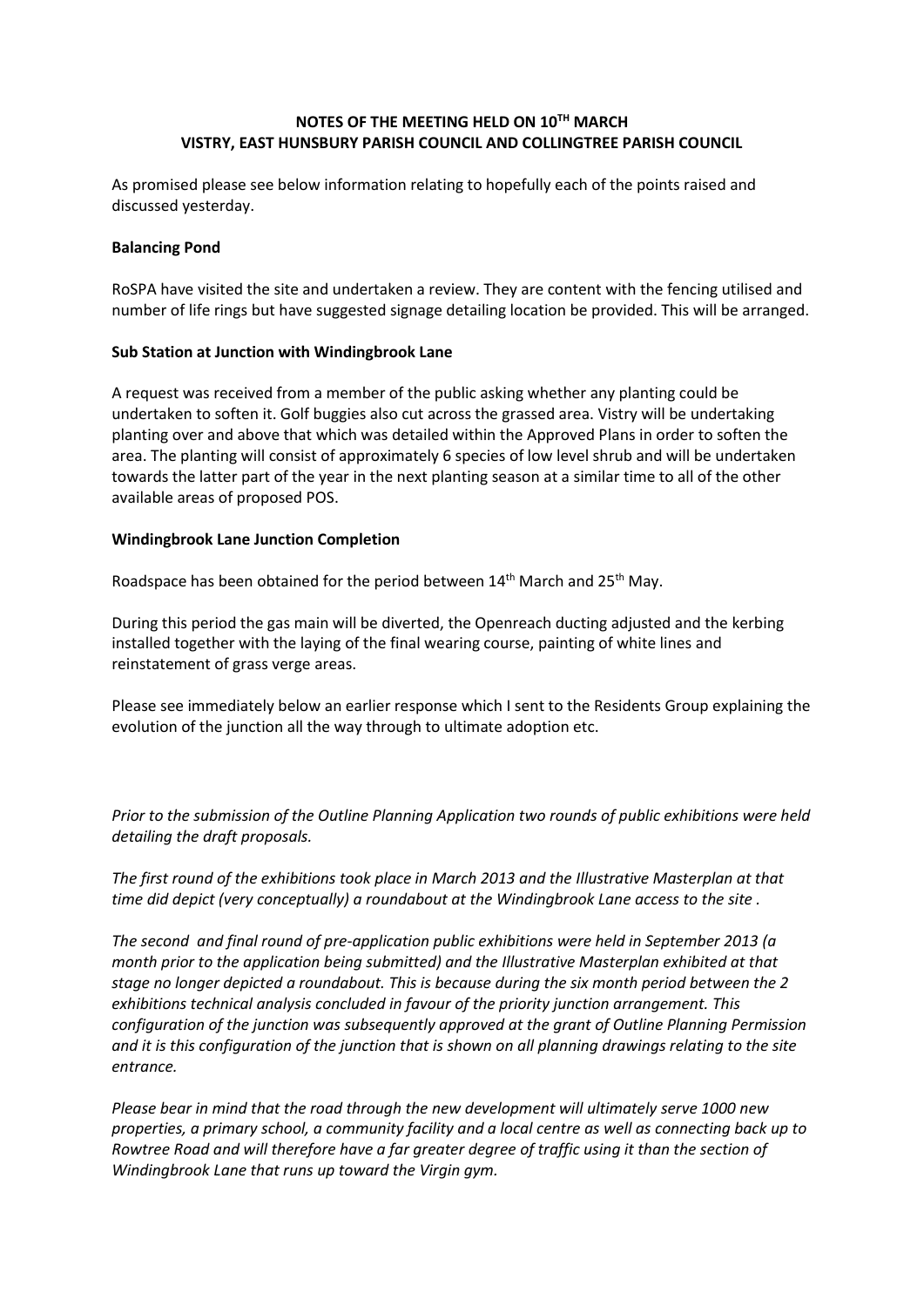*This new road will also be a bus route.*

## *Design Process*

*The junction is designed in accordance with the then current standards as utilised by the local Highway Authority, i.e Northamptonshire County Council at that time. The standards adopted across the country will be similar but each local Highway Authority will usually have their preferences. Examples of differences in approach between Highway Authorities include different amounts of kerb face being visible above the road surface or different depths of construction etc.*

*The designer will prepare a design based on their interpretation of the standards. This is then vetted by the local Highway Authority who will then comment on the design and either accept it or alternatively make comments on it for the designer to action. This is an iterative process repeated until the design results in Approved Drawings being produced and Technical Approval is granted.*

## *Legal Agreement*

*An agreement under s278 of the Highways Act 1980 is required for any alterations to be made to an existing highway by a Developer. The Agreement is entered into by the Highway Authority, the Developer and a Surety. The Surety ( possibly the NHBC or other approved body) acts as a guarantor and retains a bond which simply acts as an insurance policy to ensure the works are completed to the satisfaction of the Highway Authority therefore protecting public finances.*

*A s278 Agreement can only be entered into where the land is either already Public Highway or the Developer owns the land, or if it doesn't has the landowners permission.*

*The works are then constructed strictly in accordance with the Approved Drawings and are supervised by a representative of the Highway Authority. It is for this reason that the junction cannot be altered at this stage.*

*When the works are substantially complete to the satisfaction of the Highway Authority a percentage of the bond is released because the risk of failure or substantial defects occurring have diminished.* 

*Only once the maintenance period has passed, usually after 2 years , and any outstanding defects corrected will the remainder of the bond be released. At this stage the works are considered to have been adopted and become highway maintainable at public expense. Up until that time the Developer is responsible for any defects etc.*

### *Stage 3 Safety Audit*

*During the above process and before adoption occurs a Stage 3 Safety Audit is undertaken. This is where independent auditors monitor the new junction during both night and day to see how the different users i.e vehicle drivers, cyclists and pedestrians use the junction. They will also look at evidence of damage to kerbing , scuffing of the road surface etc to ascertain whether the junction is working as designed.* 

*A report will be produced detailing all observations and any concerns identified will be forwarded to the designer working for the Developer to review .The Designer will then either accept the comments made or present an argument as to why the auditor is wrong.*

*For any comments raised by the auditor that the designer cannot overcome a solution has to be put forward. If the auditor agrees this is acceptable the amended design will then be constructed once again under the supervision of the Highway Authority.*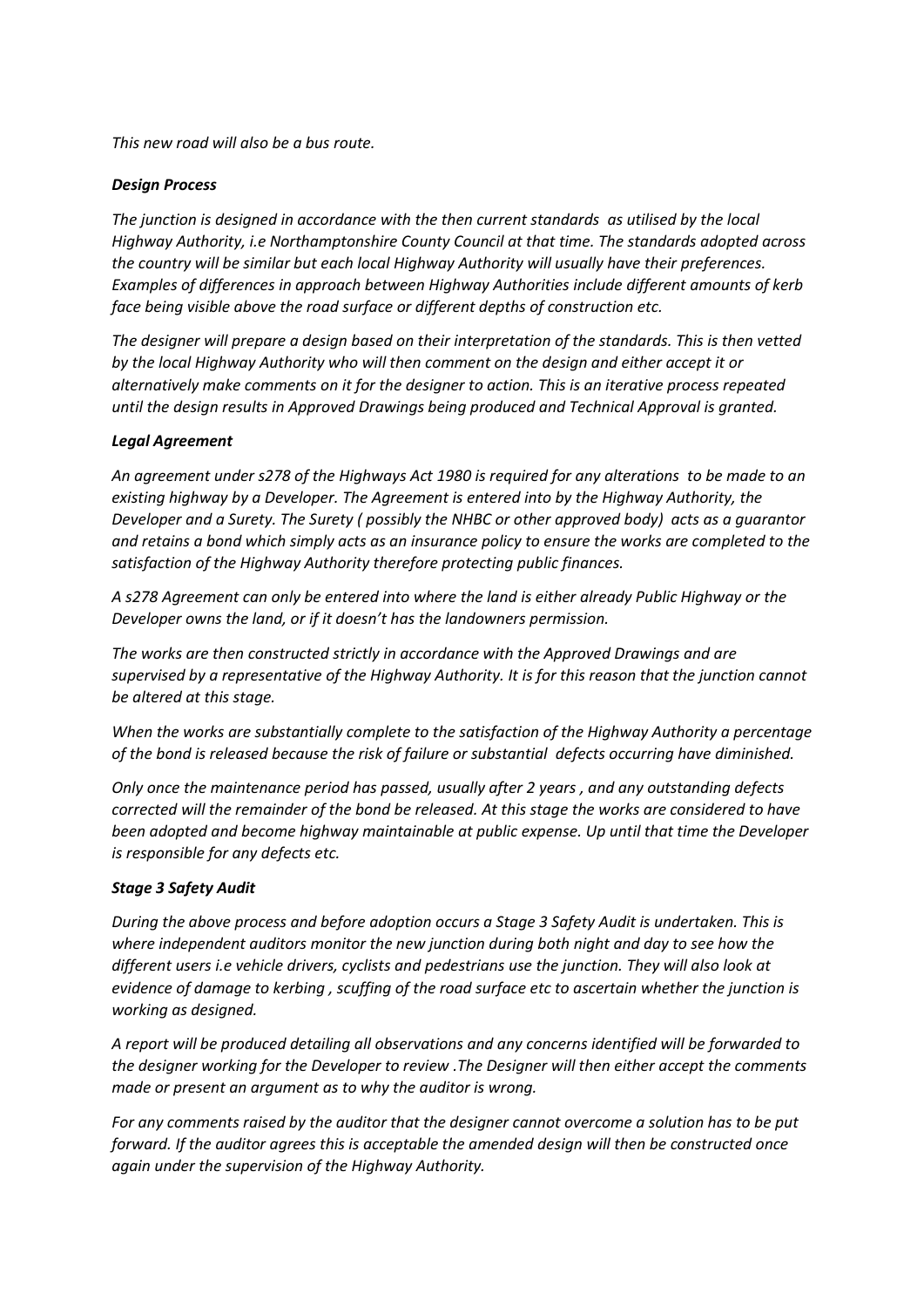Based on the above, the junction will not be amended at the current time.

For further information I attach a very detailed document retailing how the Audit is undertaken. Please be aware this document is primarily concerned with Trunk Roads i.e dual carriageways and motorways and therefore will be far in exceedance of what the RSA 3 at Windingbrook Lane would consider but the principles and objectives are the same.

### **Piling**

Piling is due to recommence on the 4<sup>th</sup> April for approximately 2 weeks.

## **Black Walk / KG2**

There is a sum of money within the s106 for the provision of streetlighting along KG2.

## **Woodland Walk / Ridgeline**

This route is not on the Definitive Map and therefore technically it is not permissible for this route to be walked. Permissive routes will be provided in due course through this area. The exact route of the footpaths was discussed and viewed.

### **Tree Clearance**

As discussed many times in the past via FB, the press, communication with residents and both PC's etc the only trees felled and vegetation cleared was that required to construct the infrastructure in accordance with the Approved Plans.

As a gesture of goodwill, Vistry having listened to the concerns of the residents have agreed to plant additional trees ( approx. 15 number) along the route of KG3 together with undertaking further lower level planting to reinforce the area.

POST MEETING NOTE – Paul Carvey met with representatives of WNC Planning Enforcement team and Cllr Suresh Patel immediately after this visit and it was confirmed that no breach had occurred. This matter is now closed.

### **Footpath KG3**

Residents had expressed opinions in the past that the footpath should be kept scenic and rustic if at all possible considering the sums of money available under the s106 for improvements to KG3 and KG4. It must be noted that PC was advised 2 representations had been made direct to the PC's leading up to this meeting despite the meeting being advertised widely on the FB pages of the respective Parish Councils together with that of the Collingtree Residents Group FB page.

A suggestion had also been made that it would be preferable for timber gates to be installed either side of the new road once constructed.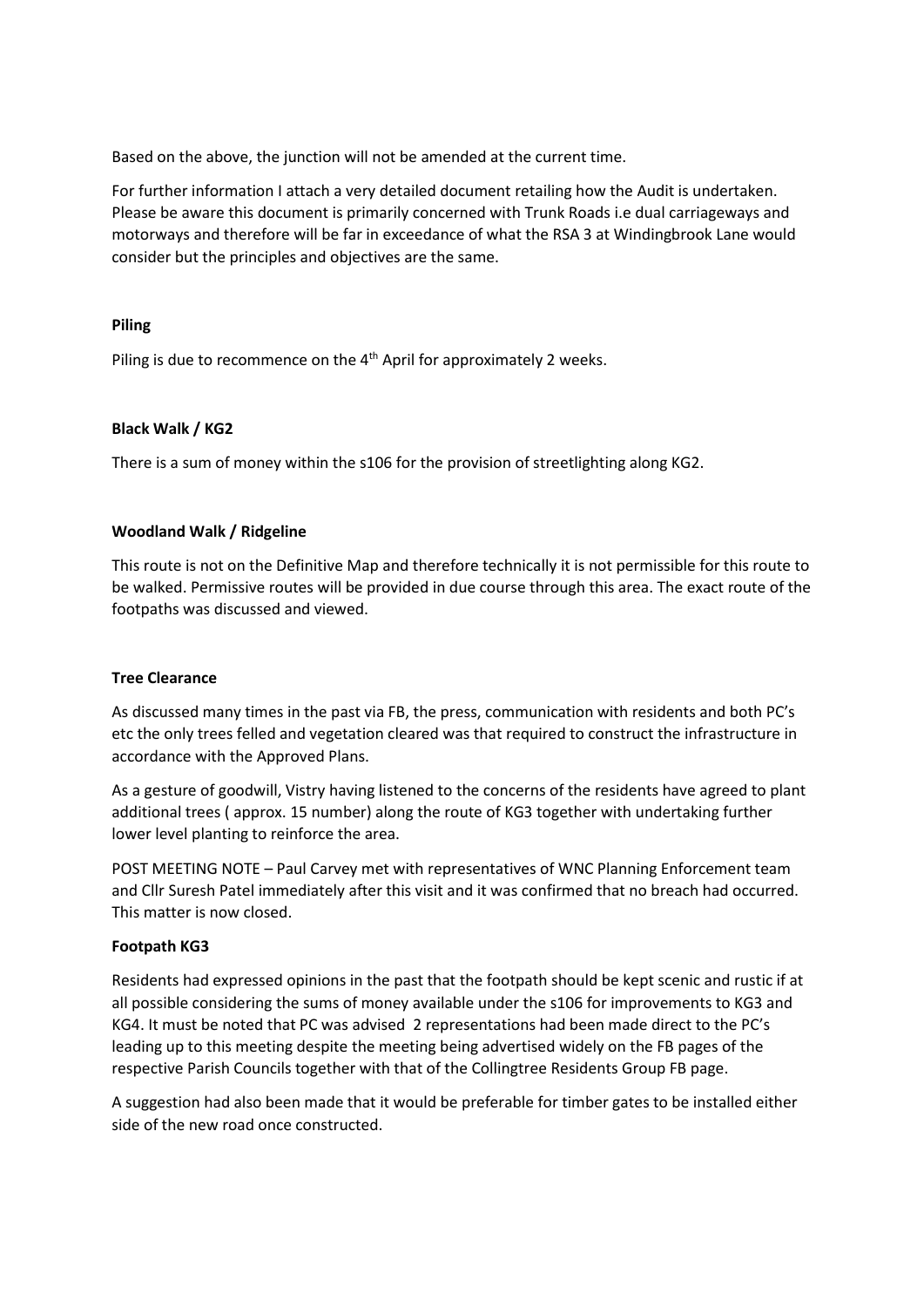Ultimately footpath KG3, together with KG4 lie in the Parish of Collingtree and therefore representations as to how the s106 monies should be spent will ultimately lie with Collingtree PC and WNC.

### **Drainage Route from Phase 1**

The route of the proposed outfall was walked. PC advised as to the amendment made to the route to save a large area of trees.

## **PHASE 2 – ALL PHASE 2 WORKS LIE IN THE PARISH OF EAST HUNSBURY**

Discussions were held with regard to the request from a resident that a committee or similar be set up to discuss the school, community building, Local Centre etc.

This was discounted because the Cllrs of the Parish were elected through a democratic purpose.

## **School Site**

A member of the public had requested that the school look like that at Radstone Fields in Brackley. Cllr Douglas explained that ultimately the size and type of school etc is decided by an Office of Central Government.

### **Community Facility**

A member of the public had asked if there was an opportunity to be involved with discussions relating to the above. This is a matter for EH PC to deal with.

### **Infrastructure Application**

The size and extent of the planning application for the next phase of primary infrastructure was discussed together with its rationale. The party were advised that the Application would be submitted to WNC this week.

Discussions were also had in relation to the application for the remaining primary infrastructure. This application is likely to be submitted Summer 2022.

# **Residential Development Application**

The Application for the next phase of residential development for circa 400 houses will be submitted within the next  $2 - 3$  months.

The area for this application was viewed.

### **M1 Drainage**

The outfall from the M1 was observed and the proposal was explained together with the rationale for the s73 application relating to the construction of the swale in Phase 1.

# **Archaeology**

The archaeological investigations within Phase 2 are to commence in April for a period of approximately 6 months. The primary area is in the field opposite Turnberry Lane.

PC is trying to organise visits for the local schools.